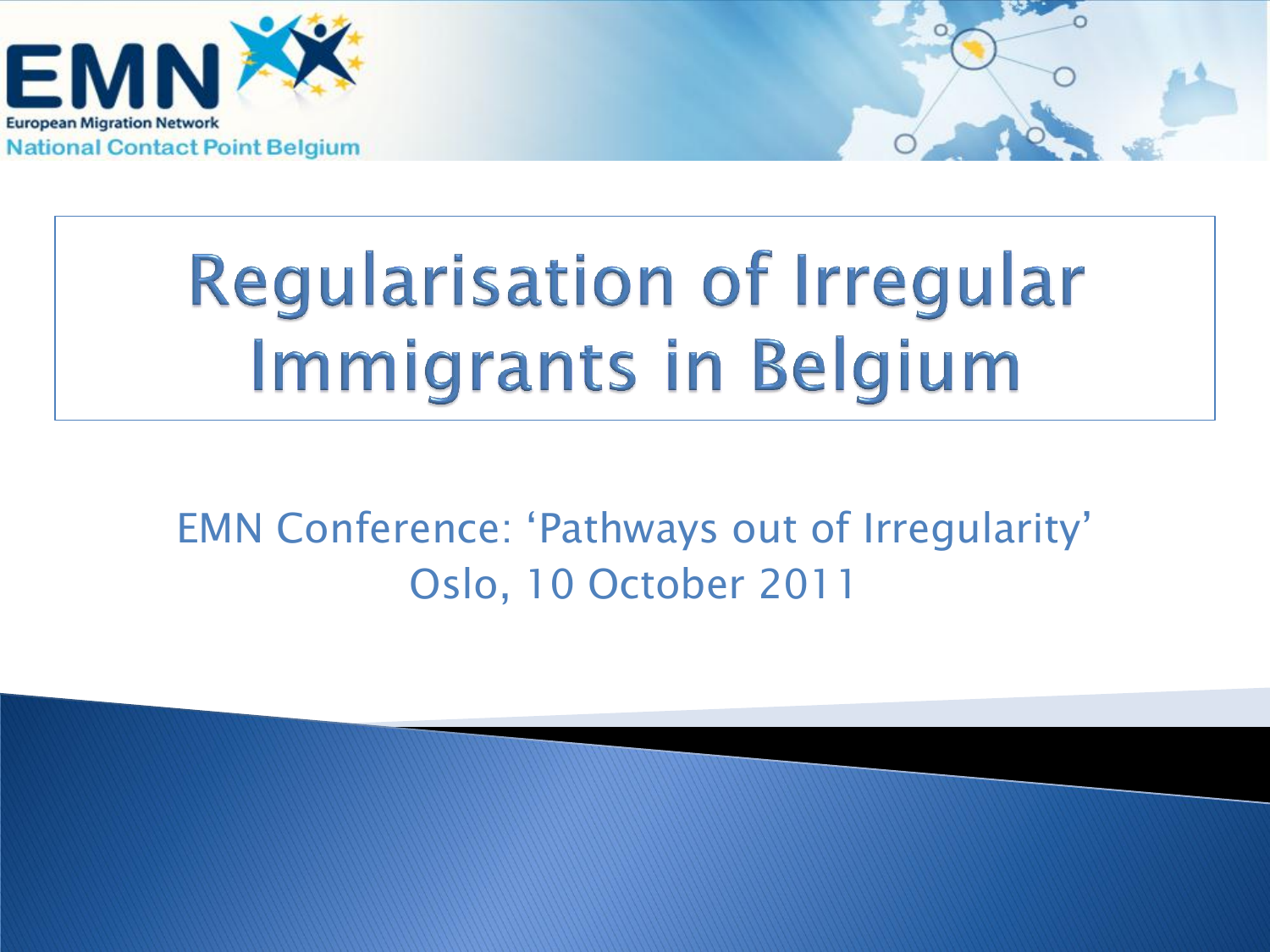



#### 1. Historical background and push factors to regularise irregular immigrants in Belgium

- Former Art. 9.3 of the Aliens' Act (1980) permanent mechanism for regularisation on 'humanitarian grounds'
- 'Vershaeve-Case' 1997 which led to a law amendment of art. 77 of the Aliens' Act (BS 26/06/1999)
- Long-lasting asylum procedures
- Pressure from the civil society: church asylum, trade unions, NGO's - led to the founding of 'The Forum for Asylum and Migration' (FAM) – a platform of 120 different organisations
- Pressure from self-organisations of 'sans-papiers' itself
- Case 'Samira Adamu' (1998)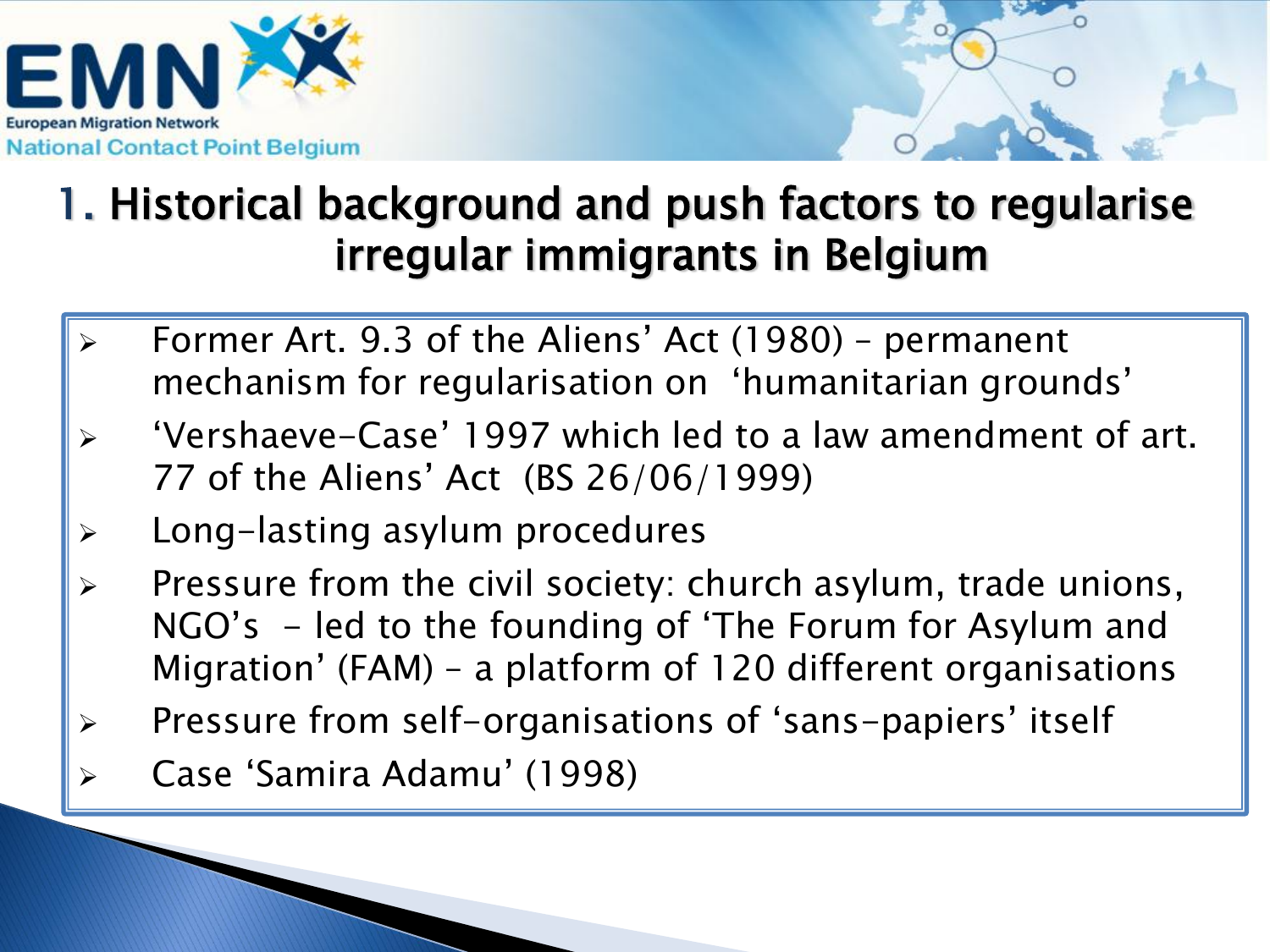



#### 2. One-Shot programme 1999/2000

- Stipulated by the Law of 22 December 1999 ('Regularisation Law')
- $\triangleright$  Applications possible only in a time frame of 3 weeks
- $\triangleright$  Negative decisions automatically transferred to the 'Regularisation Commission'
- $\triangleright$  Regularisation on grounds of defined criteria:
	- Long pending asylum procedure
	- Impossibility to return
	- Serious illness
	- Long stay without receiving 'order to leave'
	- Strong attachments to Belgium (families with children at school, integration, local ties),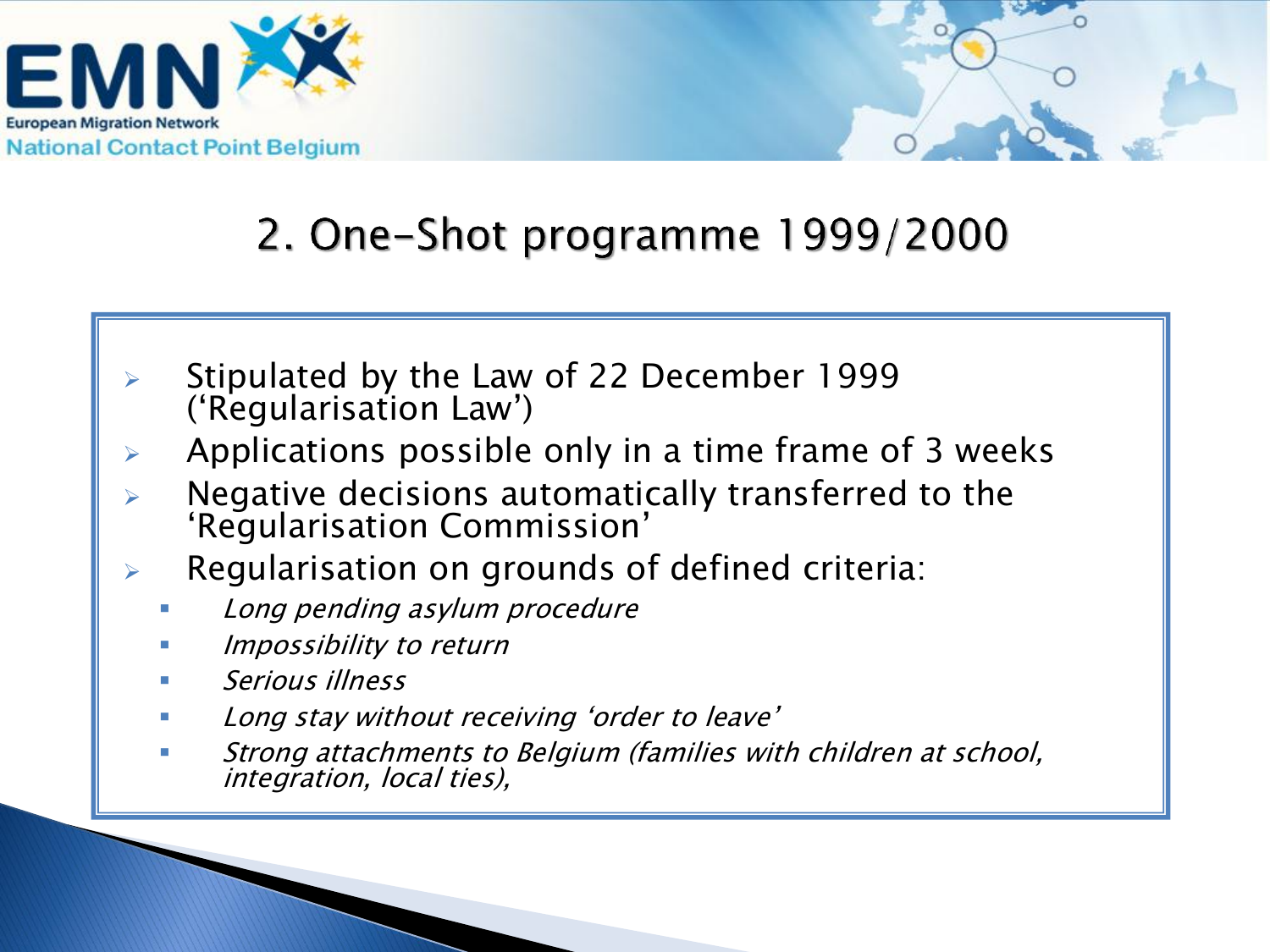



#### 3. Regularisation between 1999 and 2009

- Consequences of the one-shot programme:
	- 32.662 cases until 2005 about 40.000 regularised persons
	- Underestimated work load for the Regularisation Commissions
	- **Dissent on the evaluation of the programme**
- ▶ Ongoing case-by-case regularisation
	- Legal tools: art. 9.3, since 2007 art. 9bis and 9ter
	- Definition of criteria not by law but by discretionary jurisdiction
	- **Since 2007: ID obligate to lodge application**
	- Since 2006: new criteria '*parent of a Belgian child'*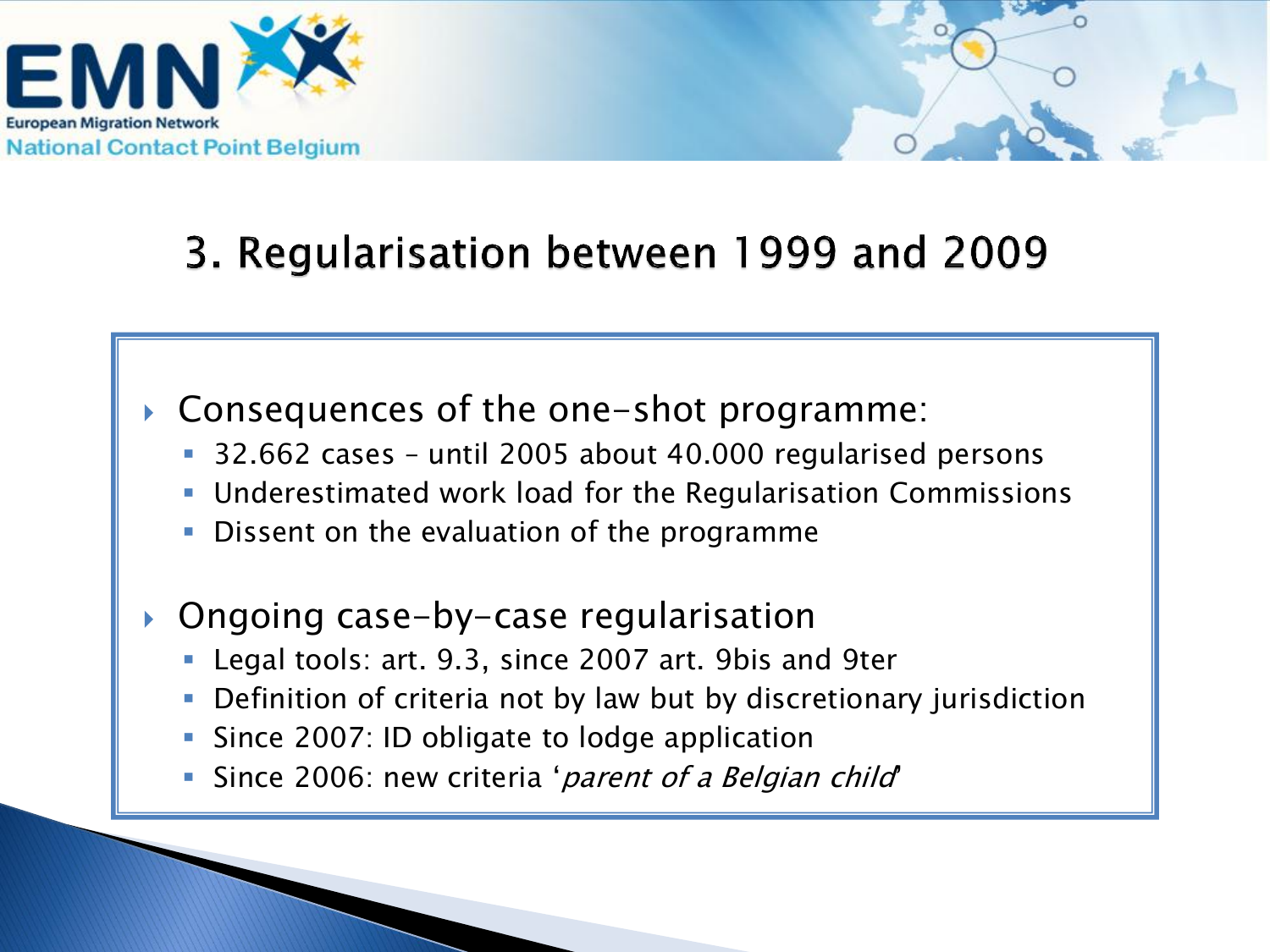

#### 4. Main principles for regularisation of irregular immigrants in Belgium

- $\triangleright$  Strong emphasis on humanitarian grounds
- Connected with the asylum system and return policy
- $\triangleright$  Emphasis on family ties
- Regularisation mechanism (art 9.3; art 9bis and *9ter*)
- "exceptional circumstances"
- Discretionary jurisdiction regularisation remains a favour, not a right (exception: one-shot programme 1999/2000)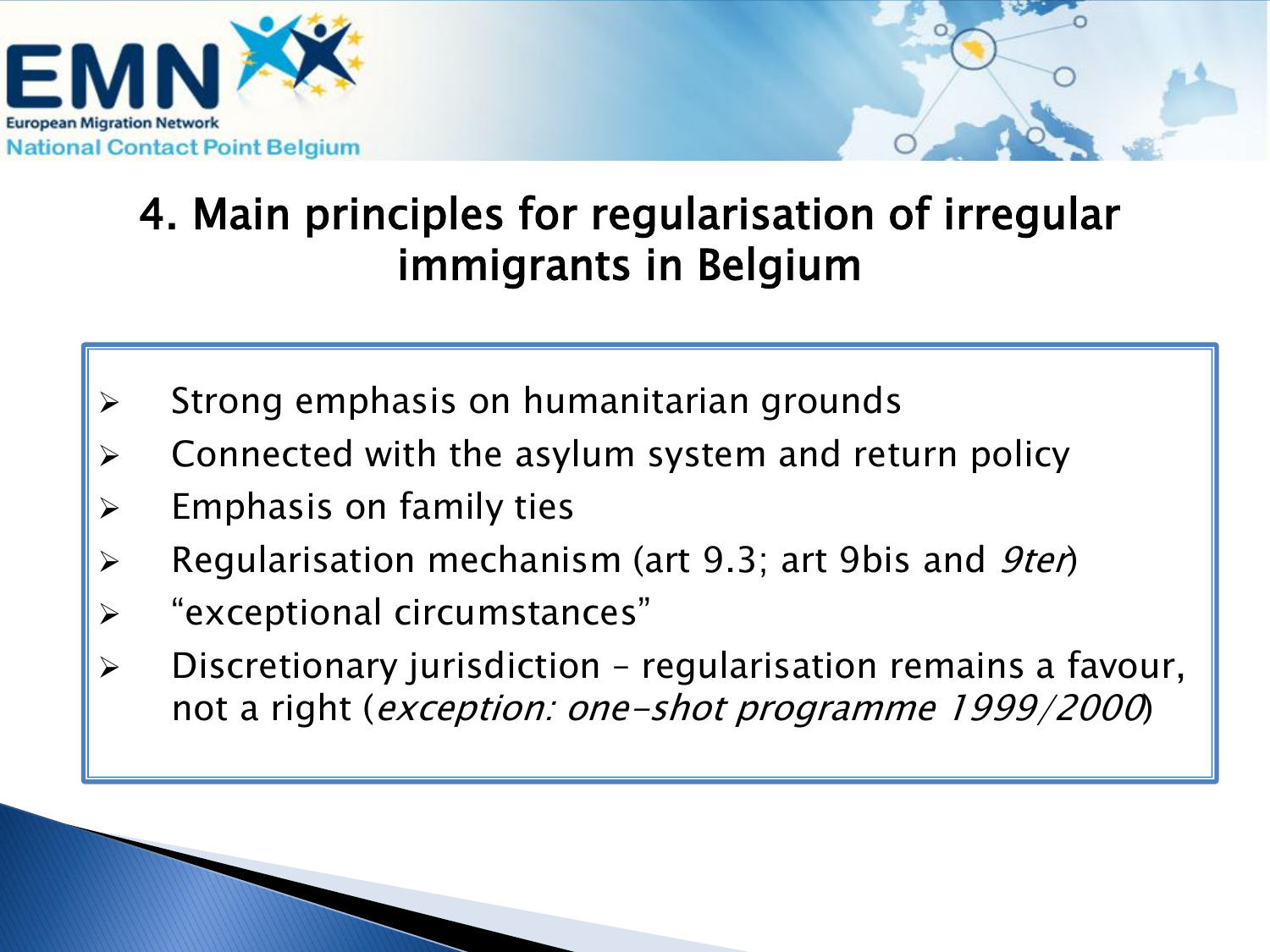

#### 5. New instructions for regularisation, July 2009

- Implementation of regularisation measure by law vs. implementation by instructions – the decision of the Council of State vs. the Federal Government (December 2009)
- $\triangleright$  New criteria for regularisation via instruction to the 'Immigration Office'
- ► New: criteria of 'sustainable local anchoring' and 'work' (in both cases limited to applications lodged between 15 September and 15 December 2009; art. 2.8A and 2.8B of the instructions)
- $\triangleright$  Exclusion criteria: fraud and/or threats to public security
- No 'Regularisation Commission'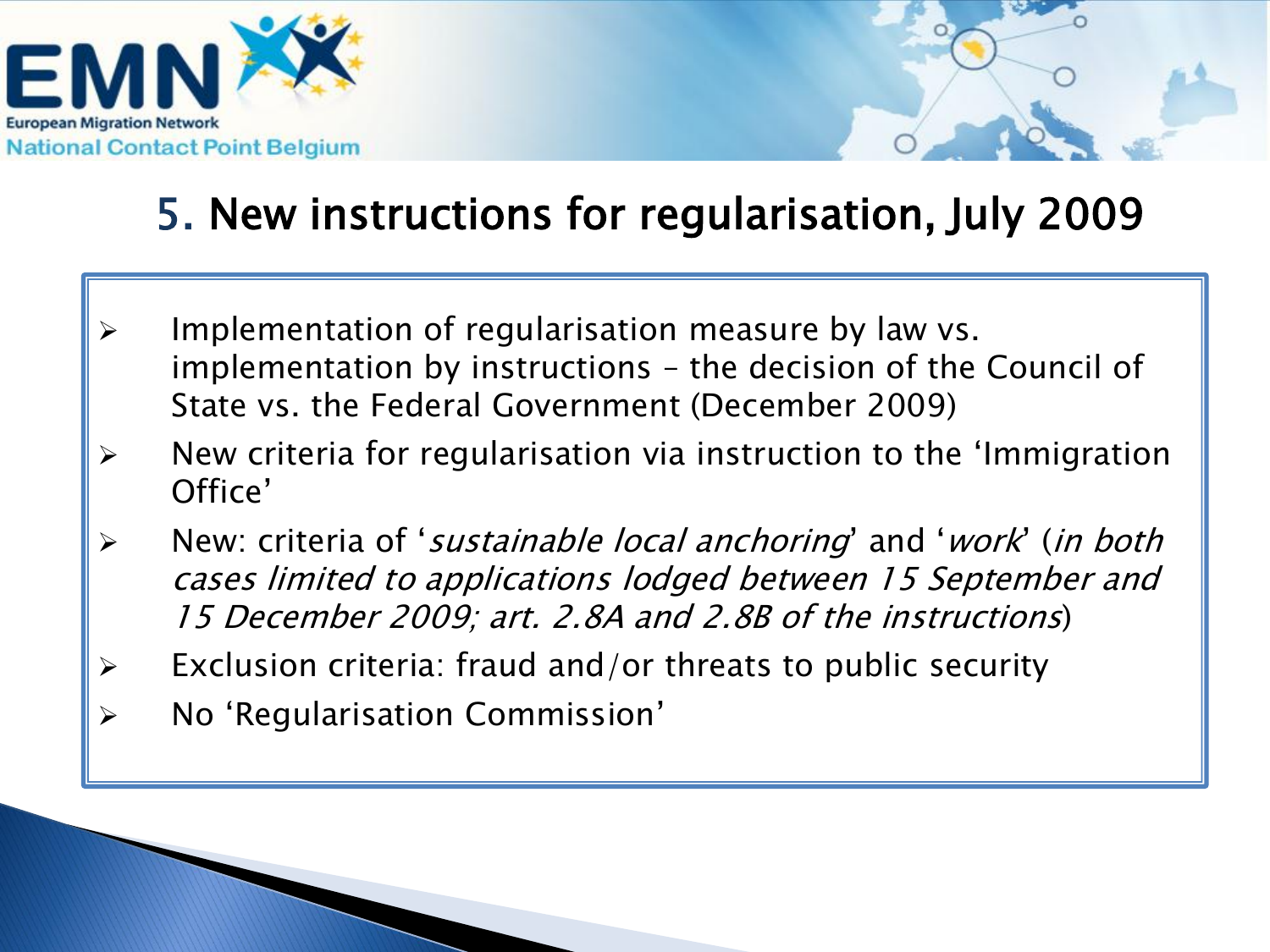

**Table: Regularisations between 2006 and 2010 with regard to criteria (files not persons)** 

| <b>Criteria</b>                               | 2005  |      | 2006  |      | 2007  |      | 2008  |      | 2009  |      | 2010   |      |
|-----------------------------------------------|-------|------|-------|------|-------|------|-------|------|-------|------|--------|------|
|                                               | $\#$  | $\%$ | #     | $\%$ | #     | $\%$ | #     | $\%$ | #     | $\%$ | #      | $\%$ |
| Parent of a Belgian child                     | 227   | 4.4  | 430   | 8.6  | 353   | 8.5  | 636   | 18.6 | 766   | 11.4 | 747    | 9.5  |
| Long pending asylum procedure                 | 4.604 | 88.8 | 3.613 | 72.3 | 2.849 | 68.6 | 1.469 | 43   | 1.336 | 19.9 | 1.348  | 9.4  |
| Long pending asylum procedure incl.<br>appeal |       |      |       |      |       |      |       |      | 1.401 | 20.8 | 1.359  | 9.5  |
| 'Family measures' (March 2009)                |       |      |       |      |       |      |       |      | 955   | 14.2 | 547    | 3.8  |
| 'Local anchoring'                             |       |      |       |      |       |      |       |      | 1.617 | 24   | 7.939  | 53.5 |
| Labour                                        |       |      |       |      |       |      |       |      | 18    | 0.3  | 826    | 5.8  |
| Other humanitarian                            | 255   | 6.8  | 957   | 19.1 | 954   | 23   | 1.314 | 38.4 | 635   | 9.4  | 1.536  | 10.7 |
| Total                                         | 5.186 |      | 5.000 |      | 4.156 |      | 3.419 |      | 6.728 |      | 14.302 |      |

O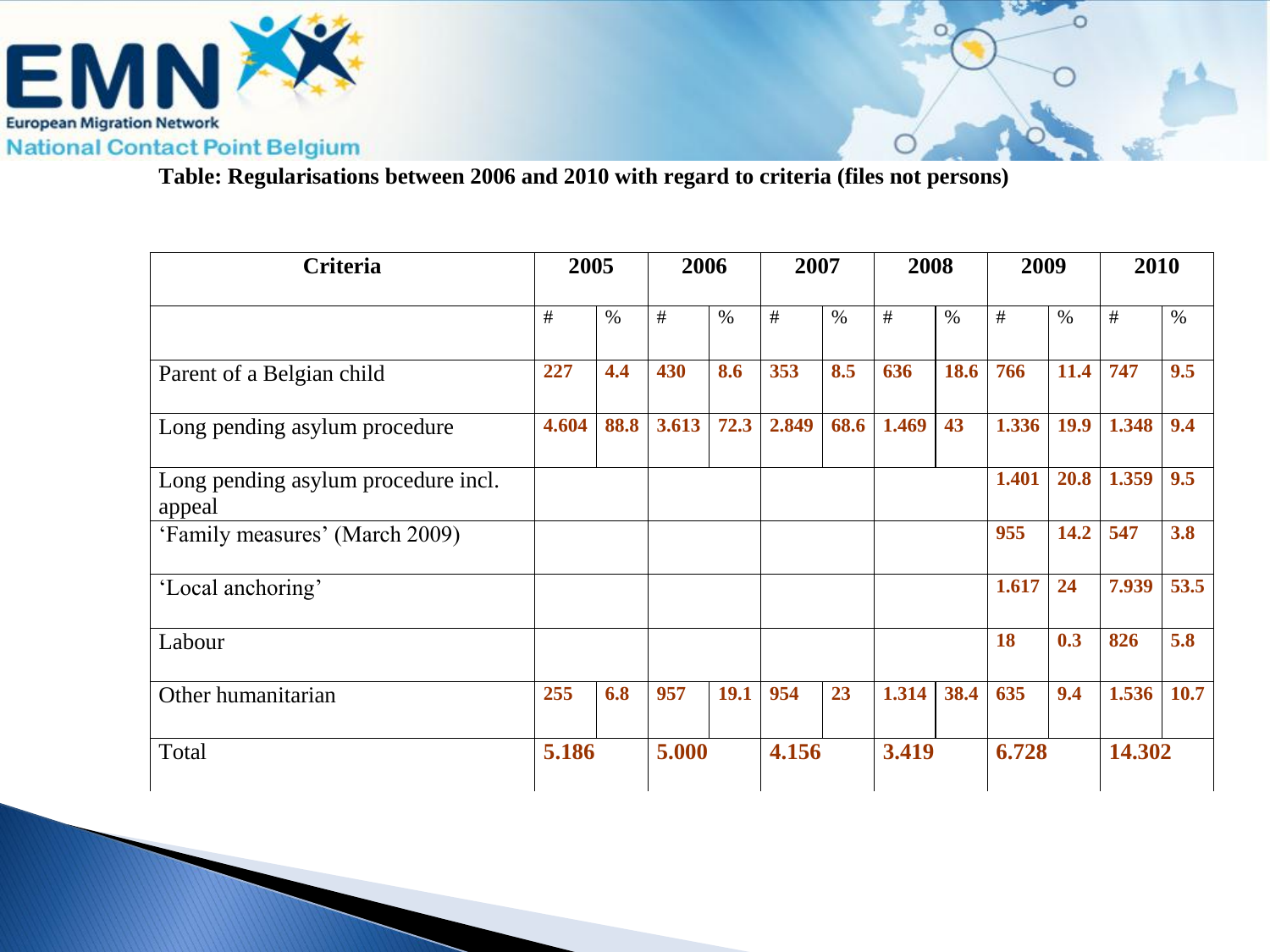



#### **Table: Distribution 'Humanitarian' and 'Medical' reasons for regularisation**

|                           | 2005   |       | 2006   |       | 2007   |       | 2008   |       | 2009    |       | 2010   |        |
|---------------------------|--------|-------|--------|-------|--------|-------|--------|-------|---------|-------|--------|--------|
| <b>Decisions</b>          | 10.971 |       | 13.399 |       | 18.957 |       | 22.531 |       | 15.152  |       | 28.216 |        |
| <b>Positive decisions</b> | 5.422  |       | 5.392  |       | 6.256  |       | 4.995  |       | 7.194   |       | 15.426 |        |
|                           | Med    | Hum.  | Med    | Hum.  | Med.   | Hum.  | Med.   | Hum.  | Med.    | Hum.  | Med.   | Hum.   |
|                           | 236    | 5.186 | 392    | 5.000 | 2.100  | 4.156 | 1.576  | 3.419 | 466     | 6.728 |        | 14.302 |
| <b>Percentage of</b>      |        |       |        |       |        |       |        |       |         |       |        |        |
| positive decisions        | 2.2%   | 47.3% | 3.4%   | 43.8% | 13.7%  | 27%   | 8%     | 17.4% | $3.5\%$ | 50.3% | 4.8%   | 61.3%  |
| <b>Negative decisions</b> | 5.549  |       | 6.024  |       | 9.109  |       | 14.610 |       | 6.195   |       | 7.866  |        |